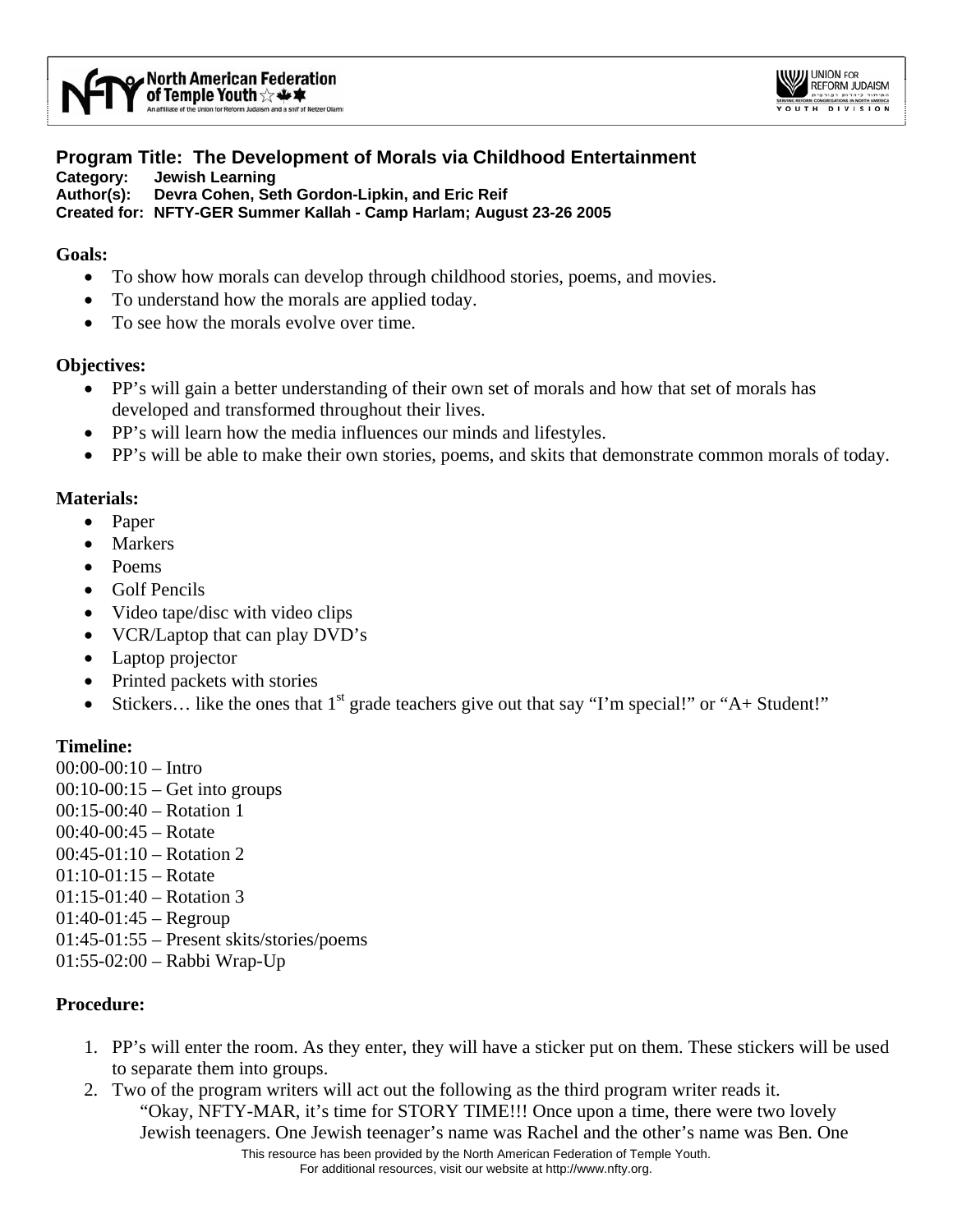day, Ben and Rachel were in the store buying some Manischewitz, when all of a sudden, Ben starts yelling at an old lady in the Bath Products aisle. Rachel, astounded at Ben's inconsiderate manners apologizes quickly to the old lady, who was very taken aback by Ben's assault on Mrs. Goldbergowitzsteinman. Rachel asks Ben what came over him and he promptly replied, "Why should I care about some stupid old lady?" Clearly, Ben's morals are a little screwed up. In this program, we are going to learn how Rachel's good manners came to be and how Ben's bad manners did. So, strap on your seatbelts and put on your thinking caps, NFTY-MAR, 'cause you're about to go on a smacktabulous voyage through childhood entertainment and morals!!!!!!!!!!!!!!!!!

3. Go through rotations.

# **Rotation 1:**

- 1) After the group has settled into a circle GL begins the name game
	- a. Go around and as everyone to state their name, temple, and…
		- i. Favorite poet
		- ii. Favorite poem
		- iii. Favorite childhood memory (tell them to be BRIEF)
		- iv. Something else to the GL's fancy
- 2) Introduction to this rotation (GL reads aloud)
	- *a. When we were little, back before we had a firm command of the English language, we often expressed ourselves through pictures and drawings. In this rotation, you are going to revert back to your childhood, and draw what the poems I will read make you feel and think. Try and go back to how poems made you feel when you were a child, and then use your picture to depict your emotions and thoughts. Don't over think! As I read the poems aloud, draw what the poem makes you feel.*
- 3) GL passes out paper to the PP's (there are markers in the center of the circle)
- 4) GL Reads the first Poem and PP's draw their reaction while listening a. See attached sheet for poem 1
- 5) GL gives no more then 2 minutes for the PP's to finish their drawings
- 6) GL reads the second poem and PP's draw their reactions while listening a. See attached sheet for poem 2
- 7) GL gives no more then 2 minutes for the PP's to finish their drawings
- 8) Discussion Questions for poems 1 and 2 to be used after both of the poems have been read to the PP's (be sure to have PP's specify which poem they are talking about)
	- a. In no more then 3 words, describe how the poem made you feel. Does your drawing reflect this reaction?
	- b. Do you think the author was trying to send a specific message to the readers? If so what?
	- c. How does your drawing reflect the message?
	- d. You did your drawing from the perspective of a child. Do you think that this poem has the same impact on you now as it did when you were young? Why or why not?
	- e. Looking at this poem from the perspective you now have, what does this poem mean?
	- f. Do you think that the morals you picked up in poems like this as little kids carried into your current life and age? Why or why not?
	- g. How do the morals of these poems related to Judaism?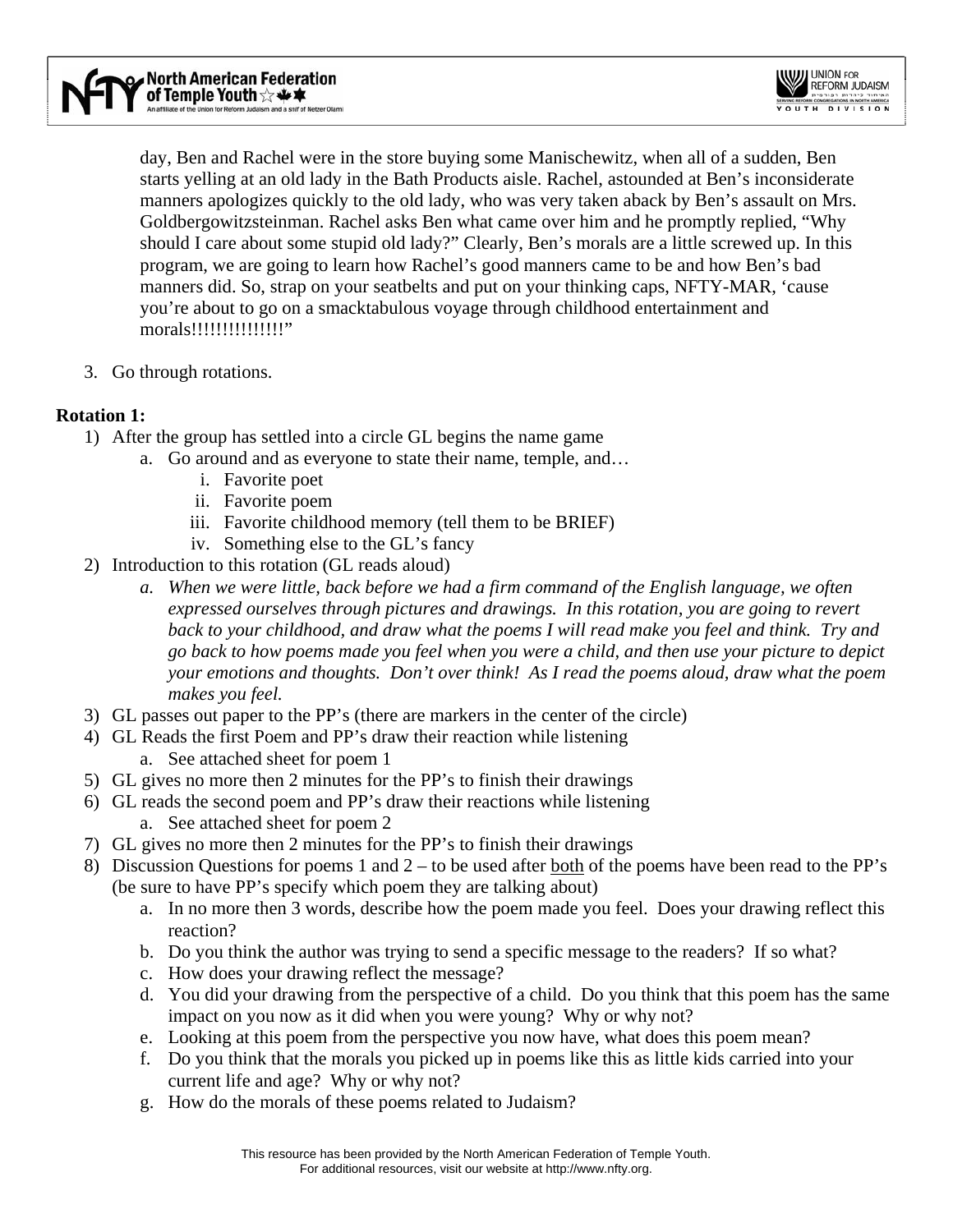



h. Overall, if you had to compile a book of poems that have good morals/meanings, would you include one of these? Why or why not?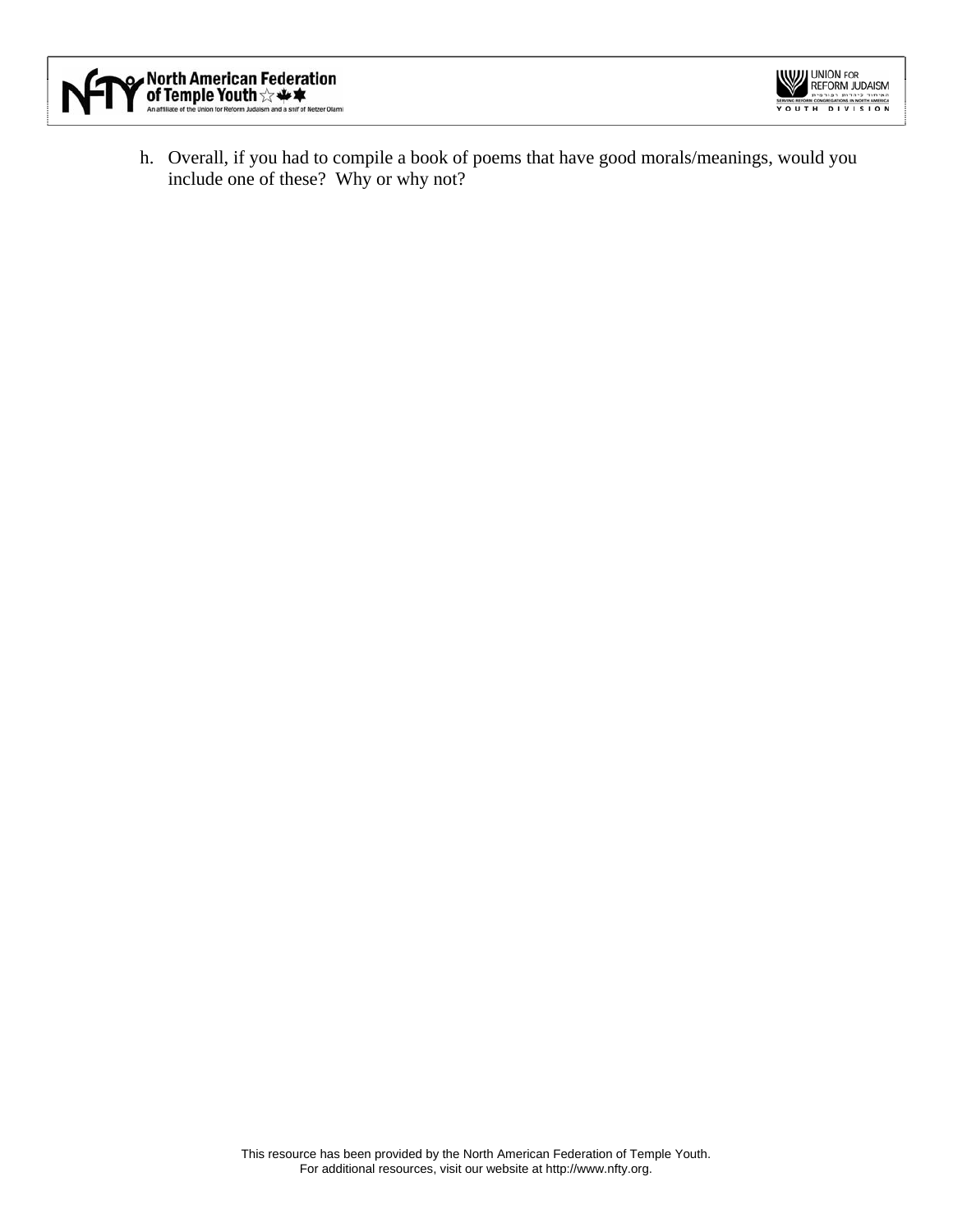



**Poems!!** 

# **Poem 1**

# **"Me and My Giant"**

I have a friend who is a giant, And eh lives where the tall weeds grow. He's high as a mountain and wide as a barn, And I only come up to his toe, you know, I only come up to his toe.

When the daylight grows dim I talk with him Way down in the marshy sands, And his ear is too far away to hear, But still he understands, he 'stands, I know he understands.

For we have a cod called the "scratch-tap cod," And here is what we do— I scratch his toe…once means, "Hello" And twice means, "How are you?" Three means, "Does it look like rain?" Four times means, "Don't cry." Five times means, "I'll scratch you a joke." And six times means, "Goodbye," "Goodbye," Six times means, "Goodbye."

And he answers me by tapping his toe— Once means, "Hello, friend." Two taps means, "It's very nice to feel you scratch again." Tree taps means, "It's lonely here With my head in the top of the sky." Four taps means, "Today an eagle smiled as she flew by." Five taps means, "Oops, I just bumped My head against the moon." Six means, "Sigh" and seven means, "Bye" And eight means, "Come back soon, soon, soon," Eight means, "Come back soon."

And then I scratch a thousand times, And he taps with a bappity-bimm, And he laughs so hard he shakes the sky— That means I'm tickling him!

~Shel Silverstein (*Where the Sidewalk Ends)*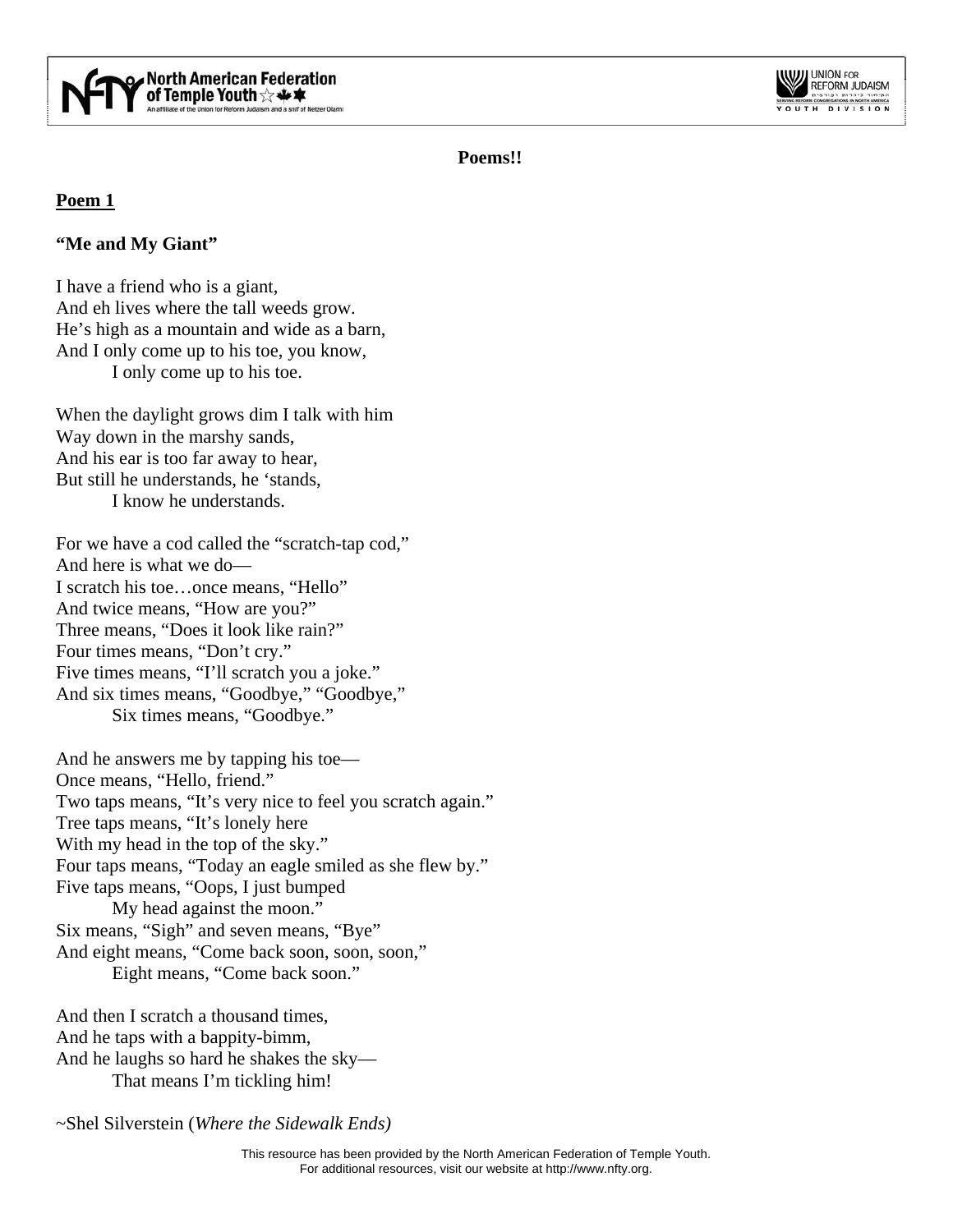

#### **WILL UNION FOR** REFORM JUDAISM SERVING REFORM CONGREGATIONS IN NORTH AMERICA

# **Poem 2**

# **"Sensible Questions"**

 "Suppose the land turned into the sea?" "Don't be stupid! It couldn't be!"

"Suppose the sea turned into the land?" "It wouldn't happen. You don't understand!"

"Suppose I waved this grassy stalk, And Max the do began to talk?"

"Your fancy's foolish. Your ways are wild! I often think you're a silly child!"

But Marigold waved her stalk of grass And all she had asked about came to pass.

The land rolled up and the sea rolled over The waves were covered with grass and clover,

While Marigold and her reproving aunt Who'd kept on saying "Don't!" and "Can't!"

Were up to their necks in wild green sea— And Max the dog said, "Fiddle dee dee!"

~ Margaret Mahy (*Nonstop Nonsense)*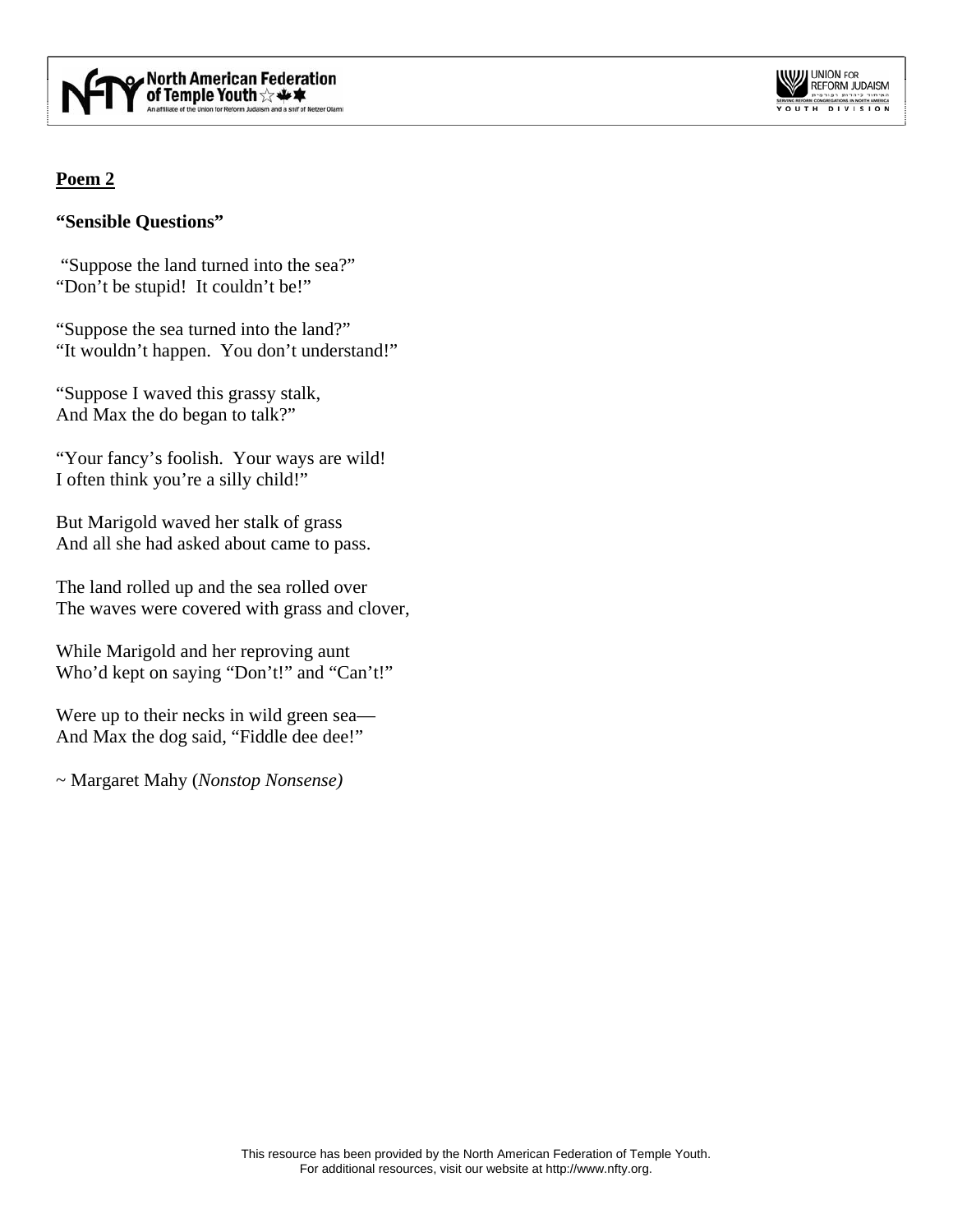

### **Rotation 2:**

- 1. Do very quick name game with PPs. Then, introduce the rotation.
- GL reads: *We are taught morals from a very early age in a number of different ways. One of the most popular ways to do so is through children's stories. In this rotation, we're going to read a story that teaches important lessons.*
- 2. Hand out story packets to PPs.
- 3. Have PPs read aloud *The Sneetches* by Dr. Seuss (attached)
- 4. Have PPs briefly summarize the story.
- 5. Discuss the story with PPs using some, all, or none of the following questions:
	- 1. What issue is Dr. Seuss trying to address in this story?
	- 2. How would you feel about what was going on in this story if you were a Star-Belly Sneetch? What about if you were a Plain Belly?
	- 3. Was McBean (the Fix-it-Up Chappie) doing the right thing by changing who had stars and who didn't? Why or why not?

1. If not, what could he have done differently to make his actions more morally correct?

- 4. When the Plain Belly Sneetches first when through McBean's Star-On machine, how did that help solve or contribute to the discrimination?
- 5. Did the constant adding and removing of stars help or hurt the Sneetches? Why?
- 6. If you were Sylvester McMonkey McBean, would you try to help the Sneetches?
	- 1. What would you have done differently?
	- 2. How could you make your actions more more appropriate than McBean's?
- 7. Consider them problems in our society that are similar to the ones in this story (e.g. bigotry and discrimination). What can we do to combat them?
- 6. Divide PPs into partners or, if necessary, groups of three.
- 7. Hand out paper and golf pencils to each group and instruct them to each write their own story. Their stories should teach some value and/or have some sort of moral dilemma in them. If PPs can't think of ideas, some examples could be:
	- 1. A person who is very stubborn and refuses to do anything she doesn't want to do.
	- 2. Someone who is rude to every around him but gets upset when nobody wants to be his friend.
	- 3. A very dishonest person whose lies come back to haunt him.
- 8. If there is extra time in the rotation, ask some PPs to read their stories. PPs should keep their stories since there will be time at the end of the program for them to read them to the whole region.

# **The story is on the attached pages. Every other PP should receive a copy.**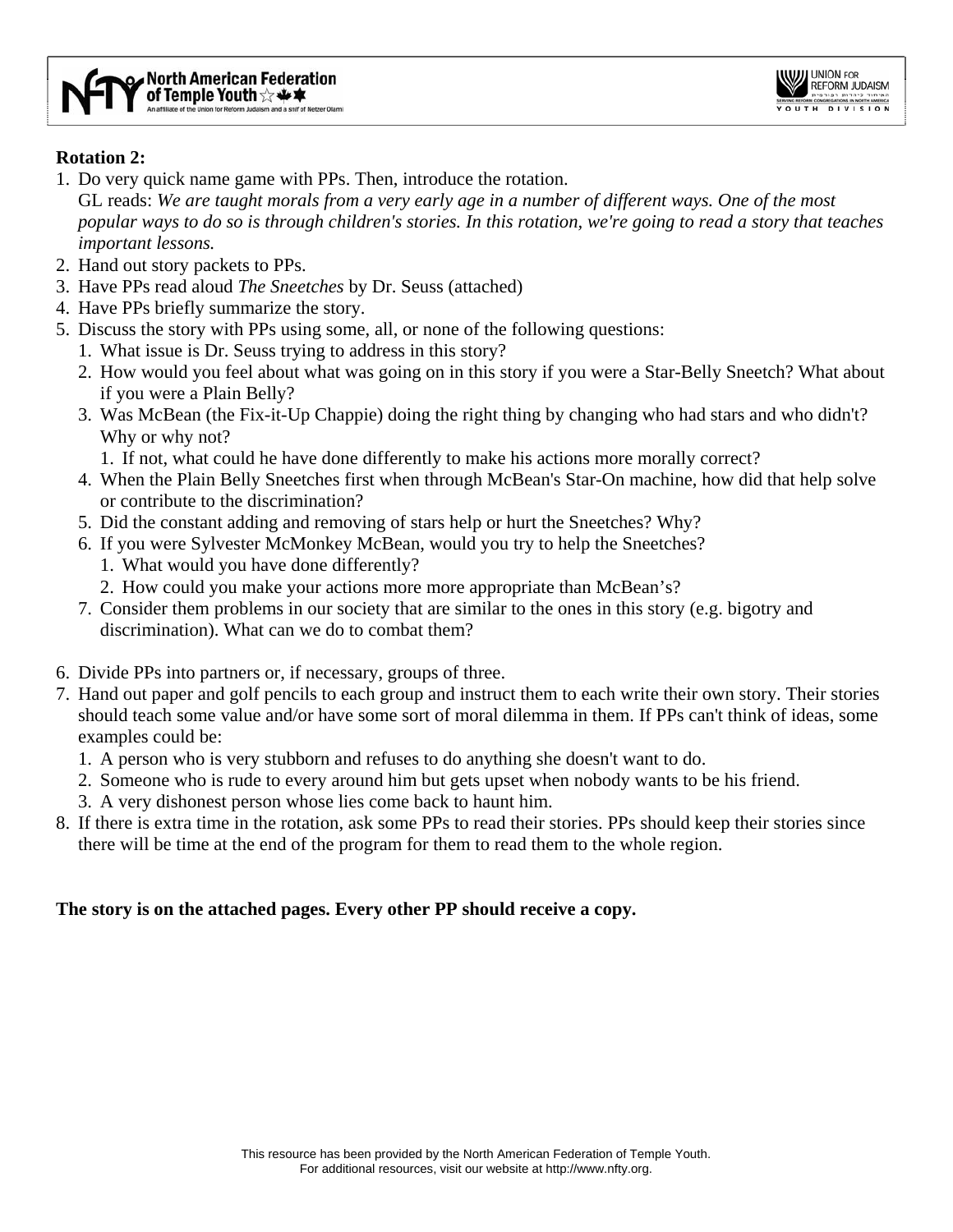

# *The Sneetches* by Dr. Seuss

Now, the Star-Belly Sneetches Had bellies with stars. The Plain-Belly Sneetches Had none upon thars. Those stars weren't so big. They were really so small You might think such a thing wouldn't matter at all.

But because they had stars, all the Star-Belly Sneetches Would brag, "We're the best kind of Sneetch on the beachers." With their snoots in the air, they would sniff and they'd snort "We'll have nothing to do with the Plain-Belly sort!" And whenever they met some, when they were out walking, They'd hike right on past them without even talking.

When the Star-Belly children went out to play ball, Could a Plain Belly get in the game...? Not at all. You could only play if your bellies had stars And the Plain Belly children had none upon thars.

When the Star-Belly Sneetches had frankfurter roasts Or picnics or parties or marshmallow toasts, They never invited the Plain-Belly Sneetches. They left them out cold, in the dark of the beaches. They kept them away. Never let them come near. And that's how they treated them year after year.

Then ONE day, it seems...while the Plain-Belly Sneetches Were moping and doping alone on the beaches, Just sitting there wishing their bellies had stars... A stranger zipped up in the strangest of cars!

"My friends," he announced in a voice clear and keen, "My name is Sylvester McMonkey McBean. And I've heard of your troubles. I've heard you're unhappy. But I can fix that. I'm the Fix-it-Up Chappie. I've come here to help you. I have what you need. And my prices are low. And I work at great speed. And my work is one hundred per cent guaranteed!"

Then, quickly, Sylvester McMonkey McBean Put together a very peculiar machine. And he said, "You want stars like a Star-Belly Sneetch...? My friends, you can have them for three dollars each!"

"Just pay me your money and hop right aboard!" So they clambered inside. Then the big machine roared And it klonked. And it bonked. And it jerked. And it berked And it bopped them about. But the thing really worked! When the Plain-Belly Sneetches popped out, they had stars! They actually did. They had stars upon thars!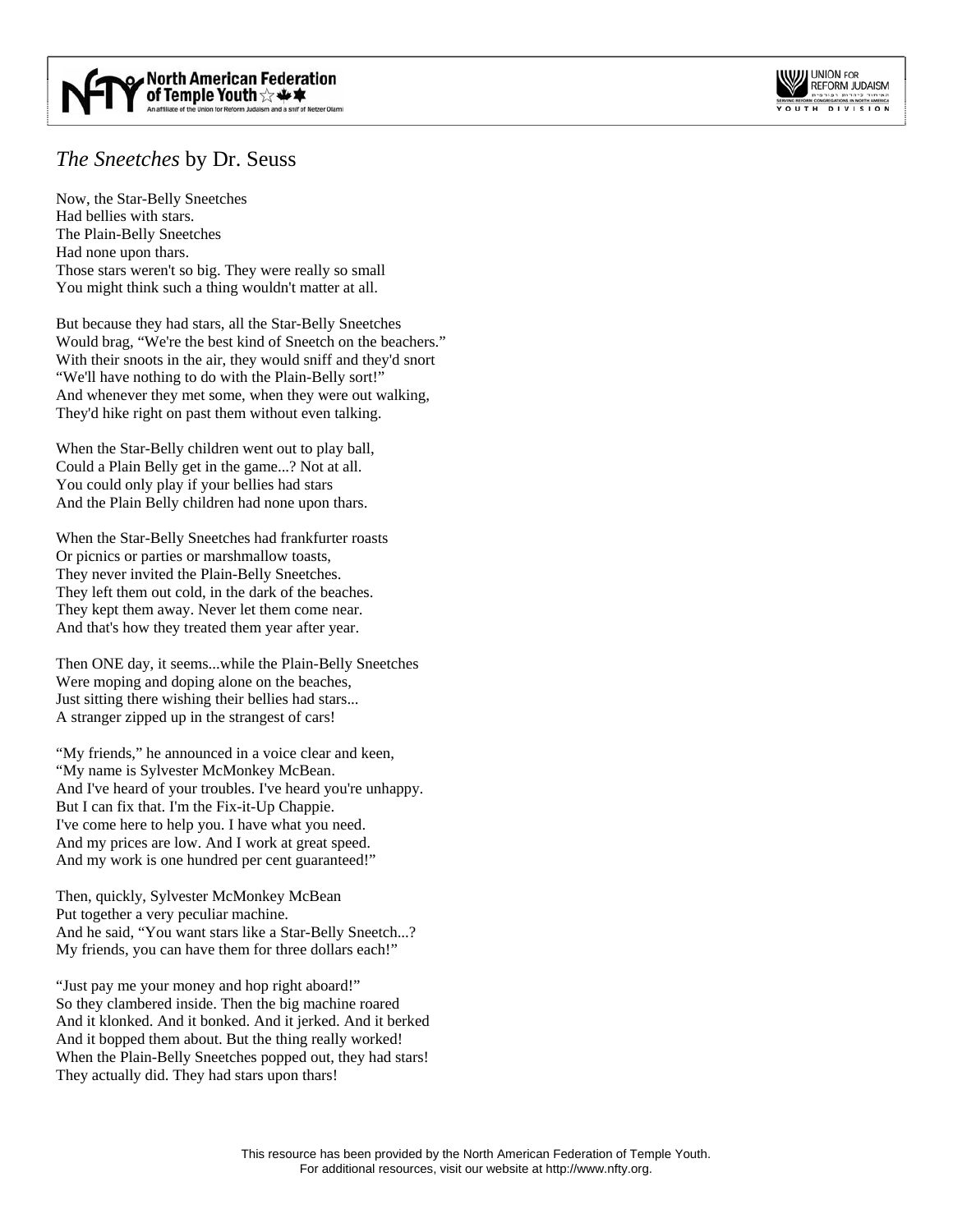

Then they yelled at the ones who had stars at the start, "We're exactly like you! You can't tell us apart. We're all just the same, now, you snooty old smarties! And now we can go to your frankfurter parties."

"Good grief!" groaned the ones who had stars at the first. "We're *still* the best Sneetches and they are the worst. But, now, how in the world will we know," they all frowned, "If which kind is what, or the other way around?"

Then up came McBean with a very sly wink And he said, "Things are not quite as bad as you think. So you don't know who's who. That is perfectly true. But come with me, friends. Do you know what I'll do? I'll make you, again, the best Sneetches on the beaches And all it will cost you is ten dollars eaches!"

"Belly stars are no longer in style," said McBean. "What you need is a trip through my Star-*Off* Machine. This wondrous contraption will take *off* your stars So you won't look like Sneetches who have them on thars." And that handy machine, working very precisely, Removed all the stars from their tummies quite nicely.

Then, with snoots in the air, they paraded about And they opened their beaks and they let out a shout, "We know who is who! Now there isn't a doubt. The best kind of Sneetches are Sneetches without!"

The, of course, those with stars all gof frightfully mad. To be wearing a star now was frightfully bad. Then, of course, old Sylvester McMonkey McBean Invited *them* into his Star-Off Machine. Then, of course from THEN on, as you probably guess, Things really got into a horrible mess.

All the rest o f that day, on those wild screaming beaches, The Fix-it-Up Chappie kept fixing up Sneetches. Off again! On again! In again! Out again! Through the machines they raced round and about again, Changing their stars every minute or two. They kept paying money. They kept running through Until neither the Plain nor the Star-Bellies knew Whether this one was that one...or that one was this one Or which one was what one...or what one was who.

Then when every last cent of their money was spent, The Fix-it-Up Chappie packed up and he went. And he laughed as he drove in his car up the beach, "They never will learn. No. You can't teach a Sneetch!"

But McBean was quite wrong. I'm quite happy to say That the Sneetches got really quite smart on that day, The day they decided that Sneetches are Sneetches And no kind of Sneetch is the best on the beaches.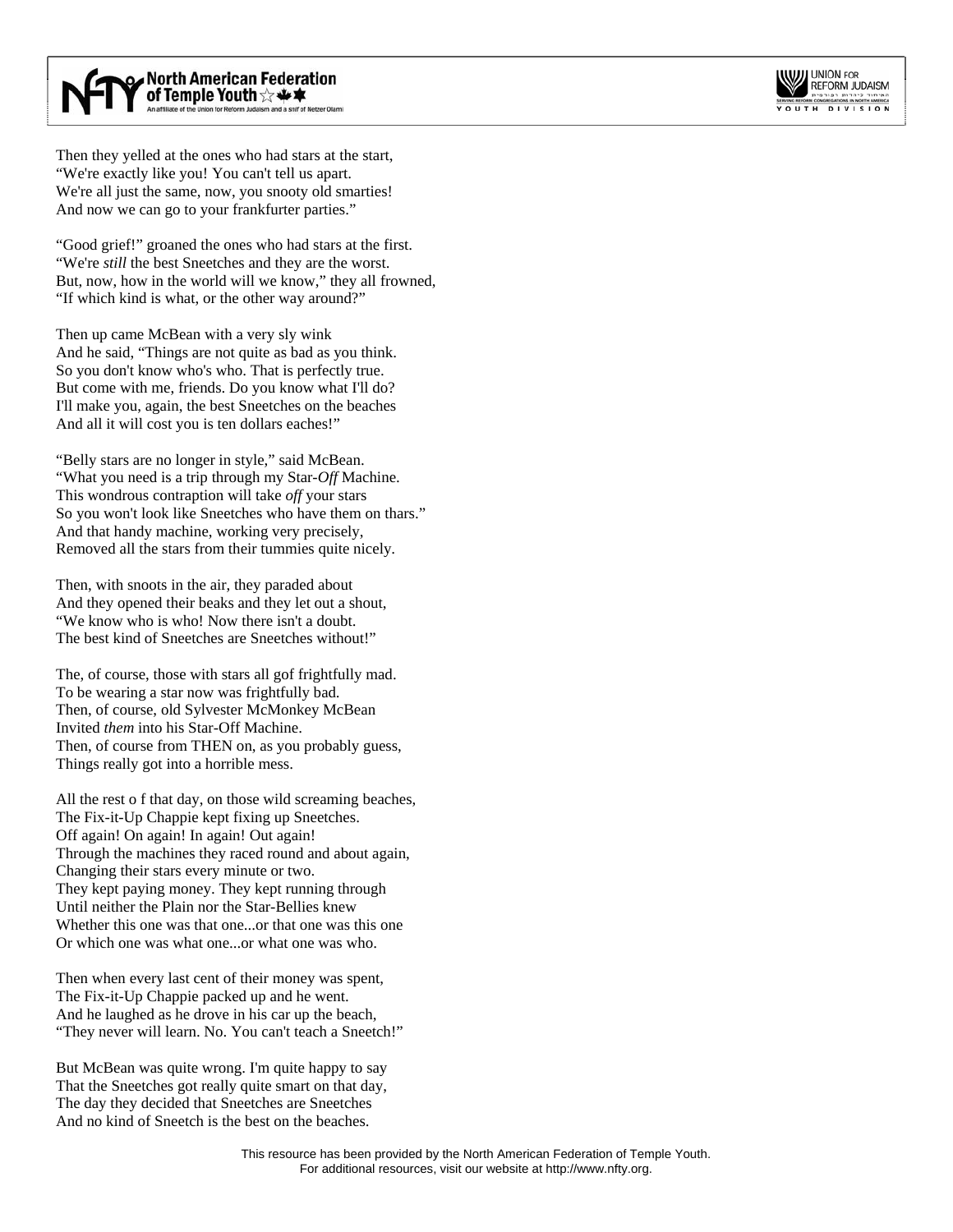

That day all the Sneetches forgot about stars And whether they had one, or not, upon thars.

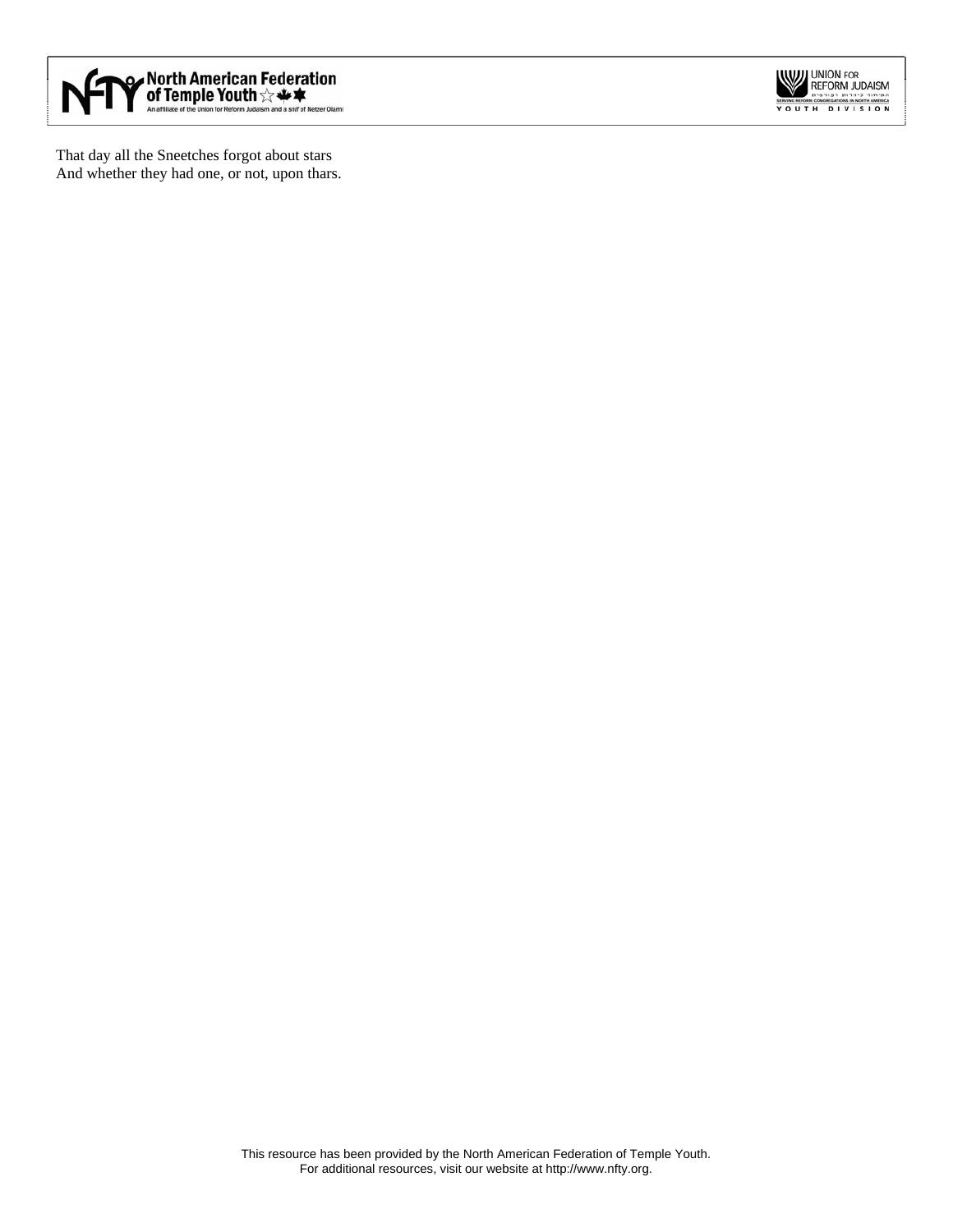

### *What Was I Scared Of?* By Dr. Seuss Well...

I was walking in the night and I saw nothing scary. For I have never been afraid of anything. Not very. Then I was deep within the woods when, suddenly, I spied them. I saw a pair of pale green pants with nobody inside them! I wasn't scared. But, yet, I stopped. What *could* those pants be there for? What *could* a pair of pants at night be standing in the air for?

And then they moved! Those empty pants! They kind of started jumping. And then my heart, I must admit, it kind of started thumping. So I got out. I got out fast as fast as I could go, sir. I wasn't scared. But pants like that I did not care for. No, sir.

After that a week went by. Then one dark night in Grin-itch (I had to do an errand there and fetch some Grin-itch spinach)... Well, I had fetched the spinach. I was starting back through town When those pants raced round a corner and they almost knocked me down!

I lost my Grin-itch spinach but I didn't even care. I ran for home! Believe me, I had really had a scare! Now, bicycles were never made for pale green pants to ride 'em, Especially spooky pale green pants with nobody inside 'em!

And the NEXT night, I was fishing for Doubt-trout on Roover River When those pants came rowing toward me! Well, I started into to shiver. And by now I was SO frightened that, I'll tell you, but I hate to... I screamed and rowed away and lost my hook and line and bait, too!

I ran and found a Brickel bush. I hid myself away. I got Brickels in my britches but I stayed there anyway. I stayed all night. The next night, too. I'd be there still no doubt, But I had to do an errand so, the *next* night, I went out.

I had to do an errand, had to pick a peck of Snide In a dark and gloomy Snide-field that was almost nine miles wide. I said, "I do not fear those pants with nobody inside them." I said, and said, and said those words. I said them. But I lied them.

Then I reached inside a Snide bush and the next think that I knew, I felt my hand touch someone! And I'll bet that you know who... And there I was! Caught in the Snide! And in that dreadful place Those spooky, empty pants and I were standing face to face! I yelled for help. I screamed. I shrieked. I howled. I yowled. I cried. "Oh, save me from these pale green pants with nobody inside!"

But then a strange thing happened. Why, those pants began to cry! Those pants began to tremble. They were just as scared as I! I never heard such whimpering and I began to see That I was just as strange to them as they were strange to me!

I put my arm around their waist and sat right down beside them. I calmed them down. Poor empty pants with nobody inside them. And now, we meet quite often, those empty pants and I, And we never shake or tremble. We both smile and say "Hi!"